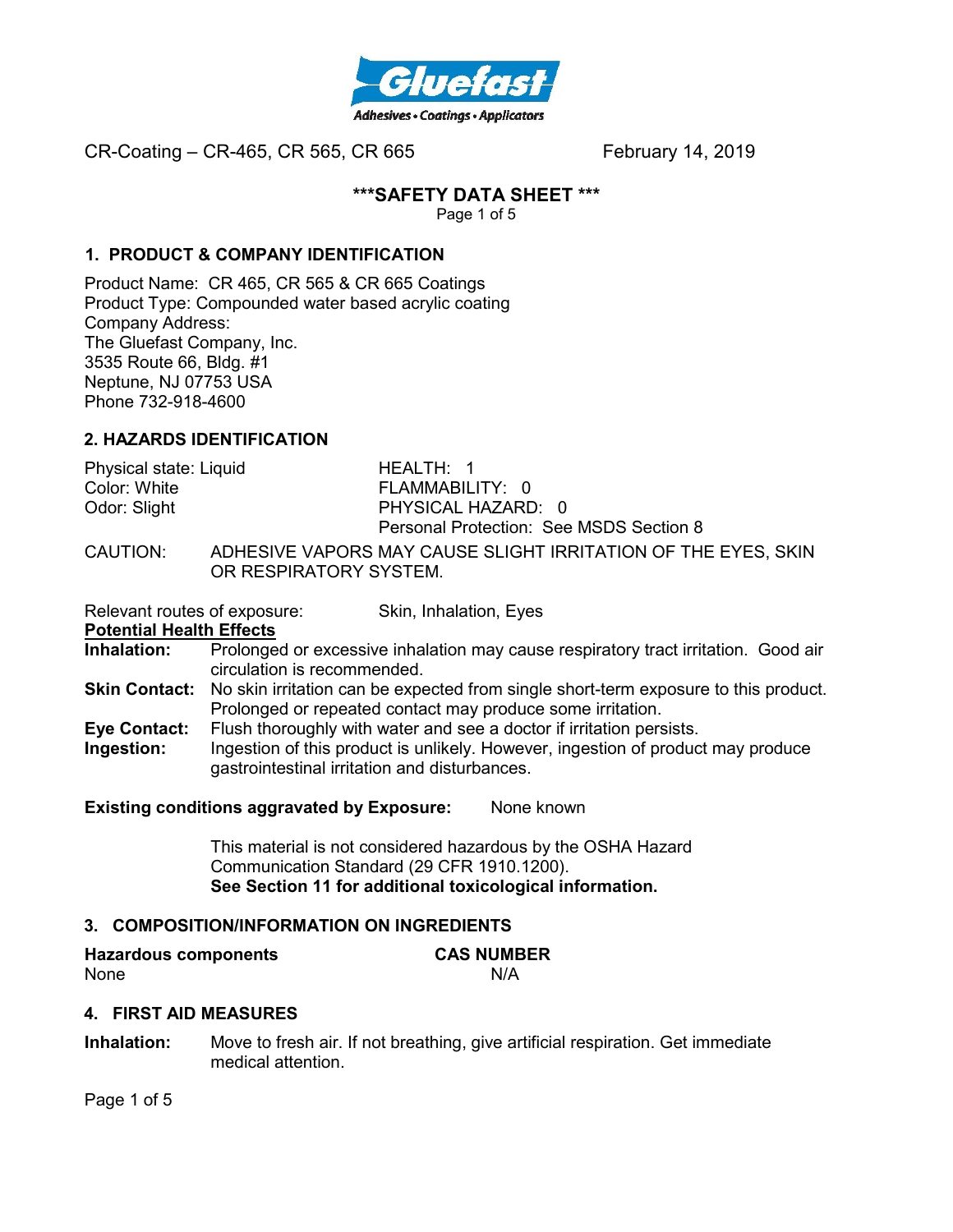

# **\*\*\*SAFETY DATA SHEET \*\*\***

Page 2 of 5

| <b>Skin contact:</b>            | Immediately wash skin thoroughly with soap and water. Remove contaminated<br>clothing and footwear. Get immediate medical attention.                                |
|---------------------------------|---------------------------------------------------------------------------------------------------------------------------------------------------------------------|
| Eye contact:                    | Rinse immediately with plenty of water, also under the eyelids, for at least 15<br>minutes. Get immediate medical attention.                                        |
| Ingestion:                      | DO NOT induce vomiting unless directed to do so by medical personnel.<br>Never give anything by mouth to an unconscious person. Get immediate<br>medical attention. |
| <b>E FIDE FICUTING MEASHDES</b> |                                                                                                                                                                     |

**5. FIRE FIGHTING MEASURES** 

| Flash point:                               | $>100$ C ( $>212.6$ F)                                                                                                                                                     |
|--------------------------------------------|----------------------------------------------------------------------------------------------------------------------------------------------------------------------------|
| Auto ignition temperature:                 | Not determined                                                                                                                                                             |
| <b>Flammable/Explosive limits - lower:</b> | Not determined                                                                                                                                                             |
| Flammable/Explosive limits - upper:        | Not determined                                                                                                                                                             |
| <b>Extinguishing media:</b>                | Water spray (fog), foam, dry chemical or carbon dioxide.                                                                                                                   |
| <b>Special firefighting procedures:</b>    | Fire fighters should wear positive pressure self-contained<br>breathing apparatus (SCBA). Wear full protective clothing.                                                   |
| Unusual fire or explosion hazards:         | This product is an aqueous mixture which will not burn. If<br>evaporated to dryness, the solid residue may pose a slight<br>fire hazard.                                   |
| <b>Hazardous combustion products:</b>      | NONE HAZARDOUS – contains no known hazardous<br>ingredients as defined by the Federal Hazardous<br>Substances Act or by the Dept. of Transportation under<br>CFR Title 49. |

# **6. ACCIDENTAL RELEASE MEASURES**

Use personal protection recommended in Section 8, isolate the hazard area and deny entry to unnecessary and unprotected personnel.

| <b>Environmental precautions:</b> | Prevent further leakage or spillage if safe to do so. Do not allow<br>material to contaminate ground water system. Do not allow<br>product to enter sewer or waterways.                                                                                  |
|-----------------------------------|----------------------------------------------------------------------------------------------------------------------------------------------------------------------------------------------------------------------------------------------------------|
| <b>Clean-up methods:</b>          | Keep unnecessary personnel away. Ensure adequate ventilation.<br>Wear appropriate protective equipment & clothing during clean-up.<br>Dispose of contaminated material as waste according to item 13.                                                    |
| <b>7. HANDLING AND STORAGE</b>    |                                                                                                                                                                                                                                                          |
| Handling:                         | Avoid contact with eyes, skin and clothing. Wash thoroughly after<br>handling. Gloves recommended. Wear proper personal protecting<br>clothing and equipment.                                                                                            |
| Storage:                          | Store at room temperature. Rotate stock using oldest material<br>first. Shelf life for opened containers is three months, unopened<br>containers six months. For safe storage, store above $0^{\circ}C$ (32 $^{\circ}F$ ).<br><b>KEEP FROM FREEZING.</b> |
| n <i>.</i> r                      |                                                                                                                                                                                                                                                          |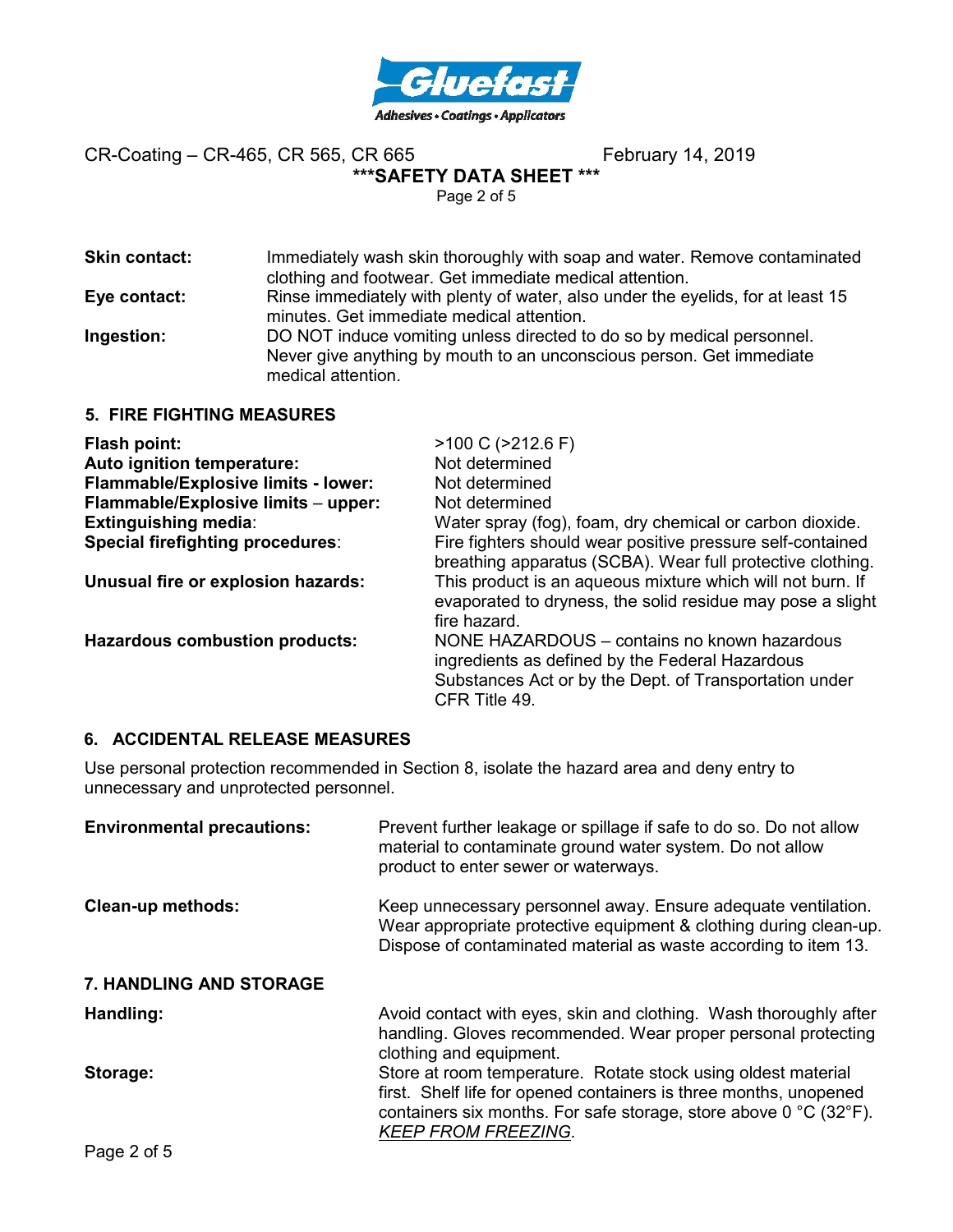

# **\*\*\*SAFETY DATA SHEET \*\*\***

Page 3 of 5

# **8. EXPOSURE CONTROLS/PERSONAL PROTECTION**

Employers should complete an assessment of all workplaces to determine the need for, and selection of, proper exposure controls and protective equipment for each task performed.

| <b>Hazardous components</b> | <b>ACGIH TLV</b> |      | OSHA PEL  AIHA WEEL  OTHER |      |
|-----------------------------|------------------|------|----------------------------|------|
| None                        | None             | None | None                       | None |

| <b>Engineering controls:</b>   | Work should be done in an adequately ventilated area (i.e., ventilation<br>sufficient to maintain concentrations below one half of the PEL and<br>other relevant standards). Local exhaust ventilation is recommended<br>when general ventilation is not sufficient to control airborne<br>contamination. |
|--------------------------------|-----------------------------------------------------------------------------------------------------------------------------------------------------------------------------------------------------------------------------------------------------------------------------------------------------------|
| <b>Respiratory protection:</b> | Use NIOSH approved respirator if there is potential to exceed exposure<br>limit(s). Observe OSHA regulations for respiratory use (29 CFR)<br>1910.134).                                                                                                                                                   |
| <b>Eyeface protection:</b>     | Safety goggles or safety glasses with side shields. Full face protection<br>should be used if the potential for splashing or spraying of product<br>exists.                                                                                                                                               |
| <b>Skin protection:</b>        | Use impermeable gloves and protective clothing as necessary to<br>prevent skin contact. Wear suitable protective clothing.                                                                                                                                                                                |

# **9. PHYSICAL AND CHEMICAL PROPERTIES**

| Liquid<br>White<br>Slight<br>Not available<br>$7.5 - 8.5$<br>17.5 mbar (20 °C (68°F))<br>$> 100 °C$ ( $> 212 °F$ )<br>$32^{\circ}F$<br>11<br>Heavier than air.<br>$> 100 °C$ ( $> 212 °F$ )<br>Not determined<br>Not determined<br>Not determined<br>Same as water.<br>100% Soluble<br>Not determined |
|-------------------------------------------------------------------------------------------------------------------------------------------------------------------------------------------------------------------------------------------------------------------------------------------------------|
| <b>Essentially Zero</b><br>48-52%                                                                                                                                                                                                                                                                     |
|                                                                                                                                                                                                                                                                                                       |

Page 3 of 5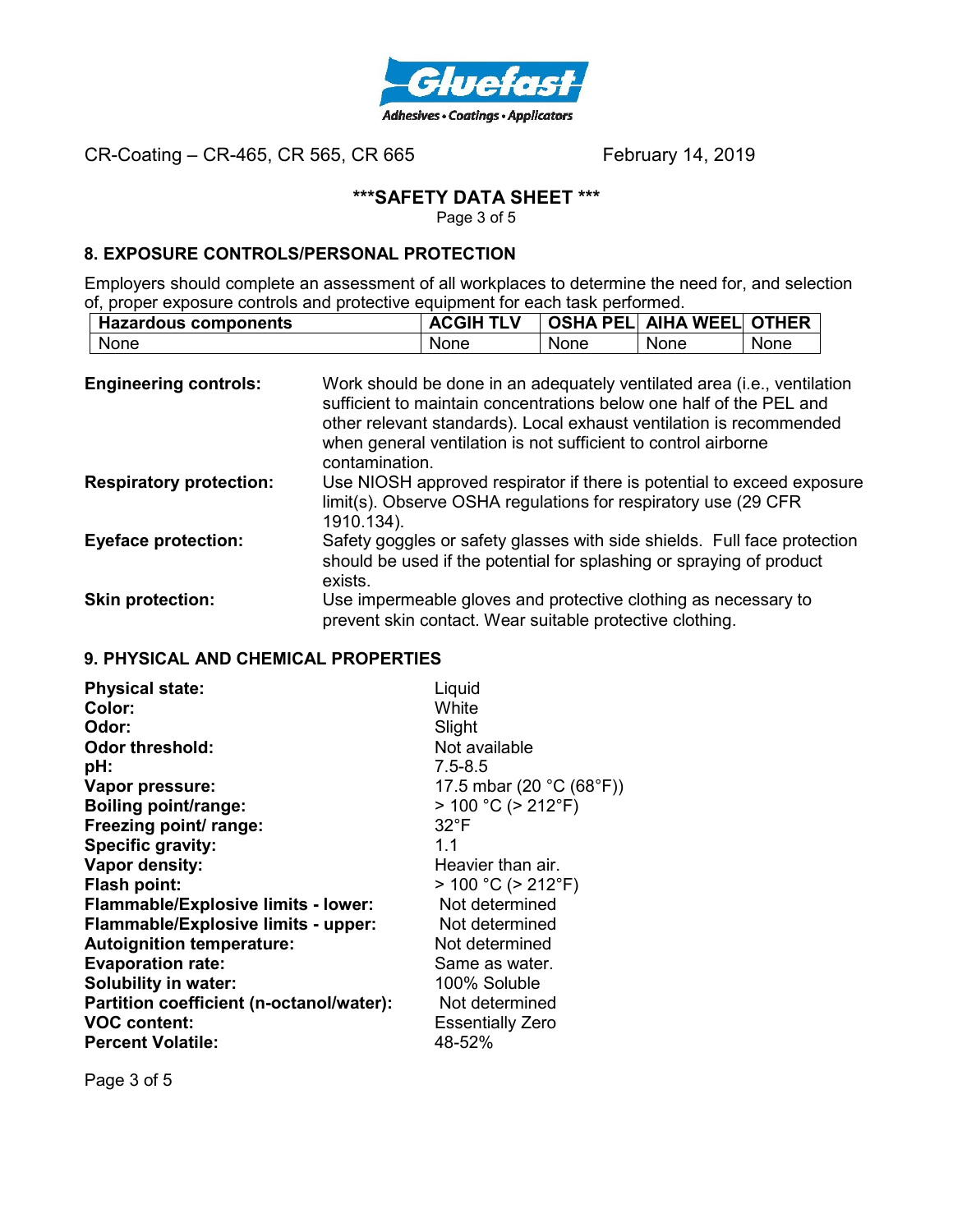

# **\*\*\*SAFETY DATA SHEET \*\*\***

Page 4 of 5

# **10. STABILITY AND REACTIVITY**

| Stability                        | Stable under normal conditions of storage & use.          |
|----------------------------------|-----------------------------------------------------------|
| Hazardous reactions:             | Will not occur.                                           |
| Hazardous decomposition products | Oxides of carbon                                          |
|                                  |                                                           |
| Incompatible materials:          | Contact with water reactive materials (such as oleum) car |
|                                  | cause exothermic reactions.                               |
| Conditions to avoid:             | Do not freeze.                                            |

# **11. TOXICOLOGICAL INFORMATION**

| <b>Hazardous components</b> |      | NTB Carcinogen   IARC Carcinogen | <b>OSHA Carcinogen</b><br>(Specifically Regulated) |
|-----------------------------|------|----------------------------------|----------------------------------------------------|
| None                        | None | <b>None</b>                      | None                                               |
|                             |      |                                  |                                                    |
| <b>Hazardous components</b> |      | <b>Health Effects/</b>           |                                                    |
|                             |      | <b>Target Organs</b>             |                                                    |
| None                        |      | <b>None</b>                      |                                                    |
|                             |      |                                  |                                                    |

# **12. ECOLOGICAL INFORMATION**

Ecological information: Not available

# **13. DISPOSAL CONSIDERATIONS**

#### **Information provided is for unused product only.**

| Recommended method of disposal: | Legal disposition of wastes is the responsibility of the<br>owner/generator of the waste. Applicable federal, state<br>and/or local regulations must be followed during<br>treatment, storage, or disposal of waste containing this<br>product. |
|---------------------------------|-------------------------------------------------------------------------------------------------------------------------------------------------------------------------------------------------------------------------------------------------|
| Hazardous waste number:         | Not a RCRA hazardous waste.                                                                                                                                                                                                                     |

# **14. TRANSPORT INFORMATION**

|       | U.S. Department of Transportation Ground (49 CFR) |                                                                                          |
|-------|---------------------------------------------------|------------------------------------------------------------------------------------------|
|       | Proper shipping name:                             | CR465 & CR 565GL-CR465 & CR 565PL-CR465 & CR                                             |
| 565DR |                                                   |                                                                                          |
|       | Hazard class or division:                         | None                                                                                     |
|       | Identification number:                            | <b>None</b>                                                                              |
|       | Packing group:                                    | Carton-Plastic Pail-55 Gallon Drum                                                       |
|       |                                                   | Product is not requisited non hazardous and not restricted for transport by air or water |

Product is not regulated, non hazardous and not restricted for transport by air or water.

Page 4 of 5